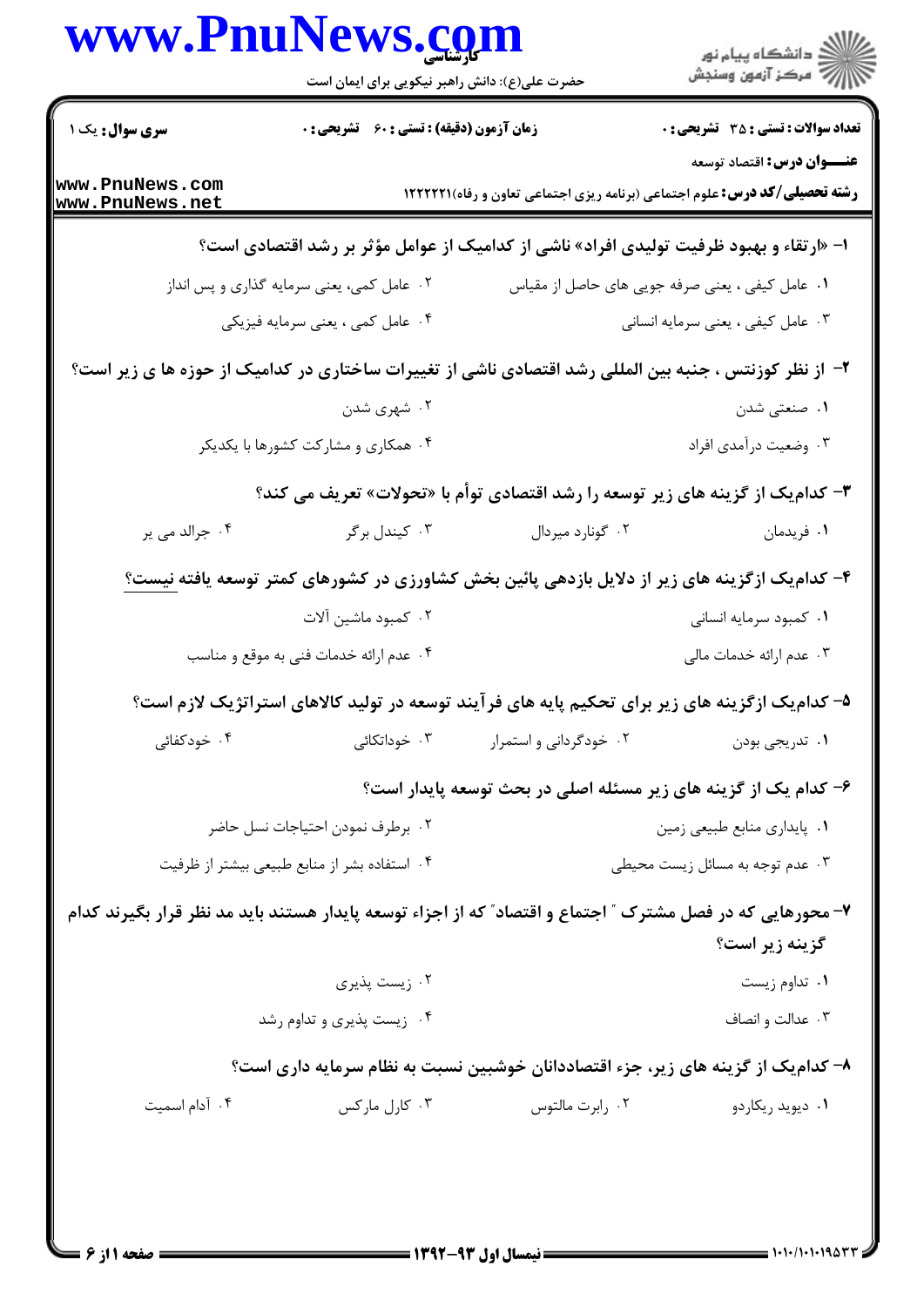| سری سوال: ۱ یک<br><b>زمان آزمون (دقیقه) : تستی : 60 ٪ تشریحی : 0</b><br><b>رشته تحصیلی/کد درس:</b> علوم اجتماعی (برنامه ریزی اجتماعی تعاون و رفاه) ۱۲۲۲۲۲۱<br>۹- آدام اسمیت کدام یک از گزینه های زیر را در ایجاد تراکم سرمایه مؤثر می داند.<br>۰۲ تقسیم کار<br>۰۱ بهبود تکنولوژی<br>۰۴ سرمايه داران<br>۰۳ صرفه جویی های شخصی و دولتی<br>۱۰- کدام یک از گزینه های زیر جزء فروض ریکاردو به ترتیب در خصوص <u>ضرایب فنی تابع تولید</u> و <u>بازدهی در بخش</u><br>صنعت درست است ؟<br>۰۴ ثابت - ثابت<br>۰۳ فزاينده - ثابت<br>٠٢ ثابت - فزاينده<br>۰۱ فزاینده - فزاینده<br>11- نظریه رشد اقتصادی ریکاردو بر مبنای کدام یک از گزینه های زیرقرار دارد؟<br>۰۲ اقتصاد کشاورزی<br>۰۱ حداقل معیشت زندگی کارگران<br>۰۴ تجارت آزاد بين المللي<br>۰۳ قانون بازدهی نهایی نزولی<br>۱۲- بر طبق نظر مالتوس منظور از ″میل مطلوب به پس انداز″ کدام گزینه زیر است؟<br>۰۱ منظور از پس انداز در اندوخته یا تبدیل درآمد به سرمایه است.<br>۰۲ منظور پس انداز زمین داران است که صرف خرید کالاهای لوکس می گردد.<br>۰۳ منظور پس انداز کارگران است که صرف خرید کالاهای ضروری می گردد.<br>۰۴ منظور افزایش تقاضای مؤثر جهت خرید کالاهای سرمایه ای است.<br>۱۳– کدامیک ازگزینه های زیر از نظر مالتوس جزء دلایل قرار گرفتن جوامع توسعه نیافته در دام تعادل در سطح پائین<br>می باشد؟<br>۰۲ کمبود نیروی کار متخصص و ماهر<br>۰۱ وابستگی زیاد بین نرخ رشد جمعیت و تولید داخلی<br>۰۳ بکار گیری مازاد درآمد سرانه در جریان سرمایه گذاری ها<br>۰۴ روش های تولیدی غیرکارا<br>۱۴- کدام یک از گزینه های زیر، از منابع اساسی افکار کارل مارکس نمی باشد؟<br>۰۲ اندیشه های سوسیالیست های تخیلی<br>۰۱ سیر تکامل تدریجی انسان<br>۰۳ فلسفه هگل<br>۰۴ نظریه ارزش مبادله ریکاردو |                                    | www.PnuNews.com<br>حضرت علی(ع): دانش راهبر نیکویی برای ایمان است | ڪ دانشڪاه پيا <sub>م</sub> نور<br>ر <i>7</i> مرڪز آزمون وسنڊش |
|----------------------------------------------------------------------------------------------------------------------------------------------------------------------------------------------------------------------------------------------------------------------------------------------------------------------------------------------------------------------------------------------------------------------------------------------------------------------------------------------------------------------------------------------------------------------------------------------------------------------------------------------------------------------------------------------------------------------------------------------------------------------------------------------------------------------------------------------------------------------------------------------------------------------------------------------------------------------------------------------------------------------------------------------------------------------------------------------------------------------------------------------------------------------------------------------------------------------------------------------------------------------------------------------------------------------------------------------------------------------------------------------------------------------------------------------------------------------------------------------------------------------------------------------------------------------------------------------------------------------------|------------------------------------|------------------------------------------------------------------|---------------------------------------------------------------|
|                                                                                                                                                                                                                                                                                                                                                                                                                                                                                                                                                                                                                                                                                                                                                                                                                                                                                                                                                                                                                                                                                                                                                                                                                                                                                                                                                                                                                                                                                                                                                                                                                            |                                    |                                                                  | <b>تعداد سوالات : تستی : 35 ٪ تشریحی : 0</b>                  |
|                                                                                                                                                                                                                                                                                                                                                                                                                                                                                                                                                                                                                                                                                                                                                                                                                                                                                                                                                                                                                                                                                                                                                                                                                                                                                                                                                                                                                                                                                                                                                                                                                            | www.PnuNews.com<br>www.PnuNews.net |                                                                  | <b>عنـــوان درس:</b> اقتصاد توسعه                             |
|                                                                                                                                                                                                                                                                                                                                                                                                                                                                                                                                                                                                                                                                                                                                                                                                                                                                                                                                                                                                                                                                                                                                                                                                                                                                                                                                                                                                                                                                                                                                                                                                                            |                                    |                                                                  |                                                               |
|                                                                                                                                                                                                                                                                                                                                                                                                                                                                                                                                                                                                                                                                                                                                                                                                                                                                                                                                                                                                                                                                                                                                                                                                                                                                                                                                                                                                                                                                                                                                                                                                                            |                                    |                                                                  |                                                               |
|                                                                                                                                                                                                                                                                                                                                                                                                                                                                                                                                                                                                                                                                                                                                                                                                                                                                                                                                                                                                                                                                                                                                                                                                                                                                                                                                                                                                                                                                                                                                                                                                                            |                                    |                                                                  |                                                               |
|                                                                                                                                                                                                                                                                                                                                                                                                                                                                                                                                                                                                                                                                                                                                                                                                                                                                                                                                                                                                                                                                                                                                                                                                                                                                                                                                                                                                                                                                                                                                                                                                                            |                                    |                                                                  |                                                               |
|                                                                                                                                                                                                                                                                                                                                                                                                                                                                                                                                                                                                                                                                                                                                                                                                                                                                                                                                                                                                                                                                                                                                                                                                                                                                                                                                                                                                                                                                                                                                                                                                                            |                                    |                                                                  |                                                               |
|                                                                                                                                                                                                                                                                                                                                                                                                                                                                                                                                                                                                                                                                                                                                                                                                                                                                                                                                                                                                                                                                                                                                                                                                                                                                                                                                                                                                                                                                                                                                                                                                                            |                                    |                                                                  |                                                               |
|                                                                                                                                                                                                                                                                                                                                                                                                                                                                                                                                                                                                                                                                                                                                                                                                                                                                                                                                                                                                                                                                                                                                                                                                                                                                                                                                                                                                                                                                                                                                                                                                                            |                                    |                                                                  |                                                               |
|                                                                                                                                                                                                                                                                                                                                                                                                                                                                                                                                                                                                                                                                                                                                                                                                                                                                                                                                                                                                                                                                                                                                                                                                                                                                                                                                                                                                                                                                                                                                                                                                                            |                                    |                                                                  |                                                               |
|                                                                                                                                                                                                                                                                                                                                                                                                                                                                                                                                                                                                                                                                                                                                                                                                                                                                                                                                                                                                                                                                                                                                                                                                                                                                                                                                                                                                                                                                                                                                                                                                                            |                                    |                                                                  |                                                               |
|                                                                                                                                                                                                                                                                                                                                                                                                                                                                                                                                                                                                                                                                                                                                                                                                                                                                                                                                                                                                                                                                                                                                                                                                                                                                                                                                                                                                                                                                                                                                                                                                                            |                                    |                                                                  |                                                               |
|                                                                                                                                                                                                                                                                                                                                                                                                                                                                                                                                                                                                                                                                                                                                                                                                                                                                                                                                                                                                                                                                                                                                                                                                                                                                                                                                                                                                                                                                                                                                                                                                                            |                                    |                                                                  |                                                               |
|                                                                                                                                                                                                                                                                                                                                                                                                                                                                                                                                                                                                                                                                                                                                                                                                                                                                                                                                                                                                                                                                                                                                                                                                                                                                                                                                                                                                                                                                                                                                                                                                                            |                                    |                                                                  |                                                               |
|                                                                                                                                                                                                                                                                                                                                                                                                                                                                                                                                                                                                                                                                                                                                                                                                                                                                                                                                                                                                                                                                                                                                                                                                                                                                                                                                                                                                                                                                                                                                                                                                                            |                                    |                                                                  |                                                               |
|                                                                                                                                                                                                                                                                                                                                                                                                                                                                                                                                                                                                                                                                                                                                                                                                                                                                                                                                                                                                                                                                                                                                                                                                                                                                                                                                                                                                                                                                                                                                                                                                                            |                                    |                                                                  |                                                               |
|                                                                                                                                                                                                                                                                                                                                                                                                                                                                                                                                                                                                                                                                                                                                                                                                                                                                                                                                                                                                                                                                                                                                                                                                                                                                                                                                                                                                                                                                                                                                                                                                                            |                                    |                                                                  |                                                               |
|                                                                                                                                                                                                                                                                                                                                                                                                                                                                                                                                                                                                                                                                                                                                                                                                                                                                                                                                                                                                                                                                                                                                                                                                                                                                                                                                                                                                                                                                                                                                                                                                                            |                                    |                                                                  |                                                               |
|                                                                                                                                                                                                                                                                                                                                                                                                                                                                                                                                                                                                                                                                                                                                                                                                                                                                                                                                                                                                                                                                                                                                                                                                                                                                                                                                                                                                                                                                                                                                                                                                                            |                                    |                                                                  |                                                               |
|                                                                                                                                                                                                                                                                                                                                                                                                                                                                                                                                                                                                                                                                                                                                                                                                                                                                                                                                                                                                                                                                                                                                                                                                                                                                                                                                                                                                                                                                                                                                                                                                                            |                                    |                                                                  |                                                               |
|                                                                                                                                                                                                                                                                                                                                                                                                                                                                                                                                                                                                                                                                                                                                                                                                                                                                                                                                                                                                                                                                                                                                                                                                                                                                                                                                                                                                                                                                                                                                                                                                                            |                                    |                                                                  |                                                               |
|                                                                                                                                                                                                                                                                                                                                                                                                                                                                                                                                                                                                                                                                                                                                                                                                                                                                                                                                                                                                                                                                                                                                                                                                                                                                                                                                                                                                                                                                                                                                                                                                                            |                                    |                                                                  |                                                               |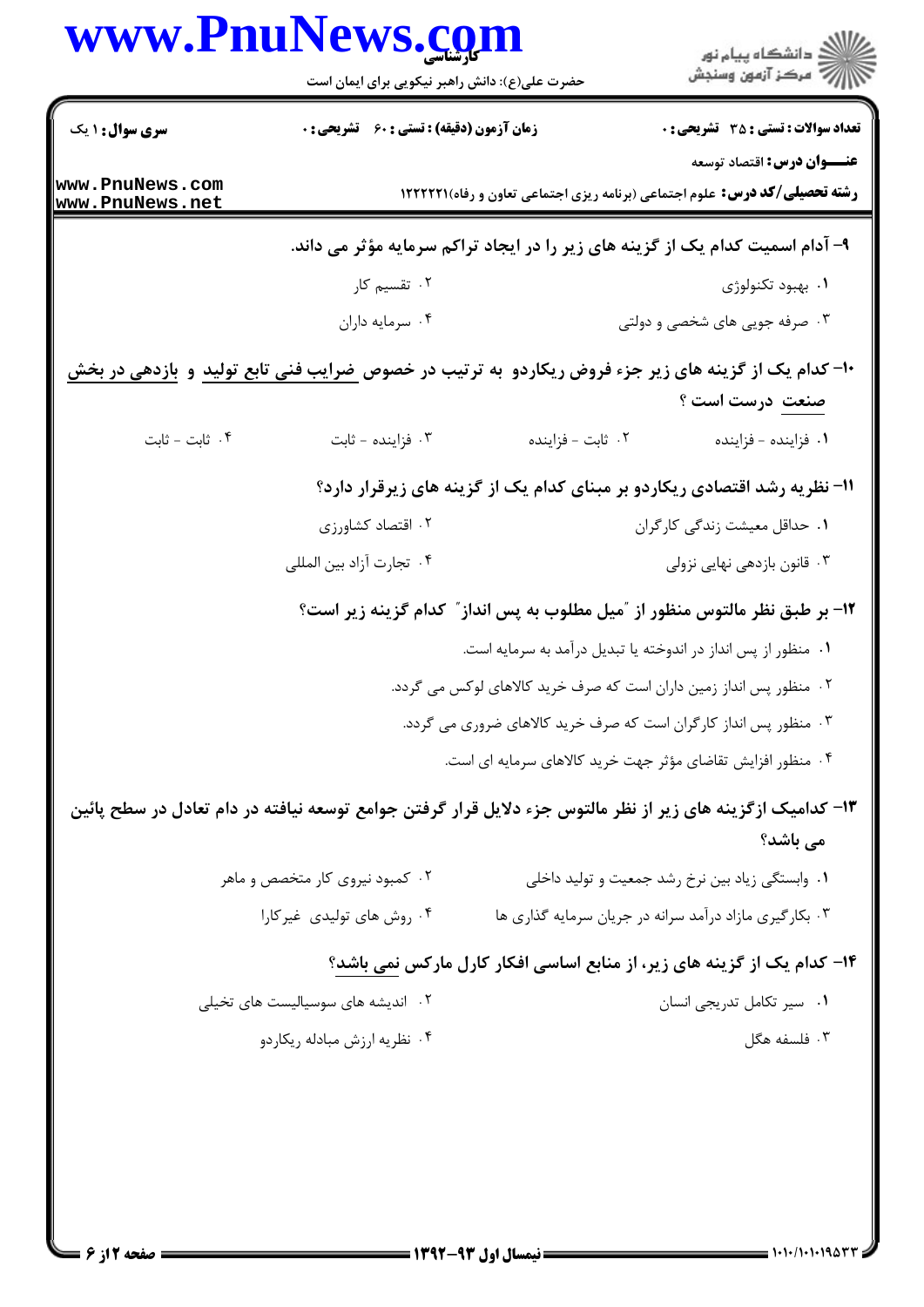|                        | www.PnuNews.com                                                                    |                                                                                                               |
|------------------------|------------------------------------------------------------------------------------|---------------------------------------------------------------------------------------------------------------|
|                        | حضرت علی(ع): دانش راهبر نیکویی برای ایمان است                                      | ر<br>دانشڪاه پيام نور)<br>اڳ مرڪز آزمون وسنڊش                                                                 |
| <b>سری سوال : ۱ یک</b> | <b>زمان آزمون (دقیقه) : تستی : 60 تشریحی : 0</b>                                   | <b>تعداد سوالات : تستی : 35 - تشریحی : 0</b>                                                                  |
| www.PnuNews.com        |                                                                                    | <b>عنـــوان درس:</b> اقتصاد توسعه                                                                             |
| www.PnuNews.net        |                                                                                    | <b>رشته تحصیلی/کد درس:</b> علوم اجتماعی (برنامه ریزی اجتماعی تعاون و رفاه)1۲۲۲۲۱ ا                            |
|                        |                                                                                    | ۱۵- طبق نظر مارکس ، جوامع در سیر تکاملی خود باید به ترتیب کدام یک از گزینه های زیر را طی کنند؟                |
|                        |                                                                                    | ۰۱ مرحله برده داری، سوسیالیسم، سرمایه داری، فئودالیسم، جامعه اولیه                                            |
|                        |                                                                                    | ۰۲ سوسیالیسم، سرمایه داری، فئودالیسم، برده داری، جامعه اولیه                                                  |
|                        |                                                                                    | ۰۳ جامعه اولیه، برده داری، فئودالیسم، سرمایه داری، سوسیالیسم                                                  |
|                        |                                                                                    | ۰۴ سرمایه داری، فئودالیسم، سوسیالیسم، جامعه اولیه، برده داری                                                  |
|                        |                                                                                    | ۱۶–کدامیک ازگزینه های زیر ، براساس تئوری لوئیس از شروط جا به جائی نیروی کار بین دو بخش سنتی و مدرن <u>نمی</u> |
|                        |                                                                                    | باشد؟                                                                                                         |
|                        |                                                                                    | ۰۱ نرخ مزد در بخش صنعتی باید بالاتر از بخش کشاورزی باشد.                                                      |
|                        |                                                                                    | ۰۲ رشد سرمایه گذاری در بخش صنعتی باید بیش از رشد جمعیت باشد.                                                  |
|                        |                                                                                    | ۰۳ هزینه های لازم برای آموزش کارگران انتقالی ، در طول زمان ثابت است.                                          |
|                        |                                                                                    | ۰۴ هزینه های لازم برای آموزش کارگران انتقالی ، در طول زمان ثابت نیست.                                         |
|                        |                                                                                    | ۱۷– از نظر گونار میردال ″ عملکرد اقتصاد باز ″ برابرکدام یک از گزینه های زیر است.                              |
|                        | ٠٢ عامل بازدارنده                                                                  | ٠١ عامل انتشار                                                                                                |
|                        | ۰۴ باعث كاهش نابرابري هاي بين المللي                                               | ۰۳ باعث کاهش نابرابری های منطقه ای                                                                            |
|                        |                                                                                    | ۱۸- در جمله زیر به جای نقطه چین(جای خالی )کدام گزینه به ترتیبدرست است ؟                                       |
|                        | صنعت را به عنوان موتور توسعه در نظر می گیرد و بر عکس او  حل دو مشکل اشتغال و توسعه |                                                                                                               |
|                        |                                                                                    | یافتگی را در گرو حل مسائل کشاورزی می داند.                                                                    |
|                        | ۰۲ آرتور لوئیس- گونار میردال                                                       | ٠١. رودن اشتاين- آلبرت هيرشمن                                                                                 |
|                        | ۰۴ آرتور لوئیس- راگنار نورکس                                                       | ۰۳ ریچارد نلسون-گونار میردال                                                                                  |
|                        |                                                                                    | ۱۹- استراتژی توسعه صادرات جزء کدام یک از گزینه های زیر است؟                                                   |
|                        | ۰۲ استراتژی انقلاب سبز                                                             | ۰۱ استراتژی پولی                                                                                              |
|                        | ۰۴ استراتژی تجاری درون گرا                                                         | ۰۳ استراتژی تجاری برون گرا                                                                                    |
|                        |                                                                                    | <b>۲۰</b> - کدام استراتژی بزرگترین و قدرتمندترین سرمایه گذاران را شرکت های چند ملیتی می داند؟                 |
|                        | ۰۲ استراتژی تجاری                                                                  | ۰۱ استراتژی سرمایه گذاری خارجی                                                                                |
|                        | ۰۴ استراتژی تعدیل ساختاری                                                          | ۰۳ استراتژی صنعتی شدن                                                                                         |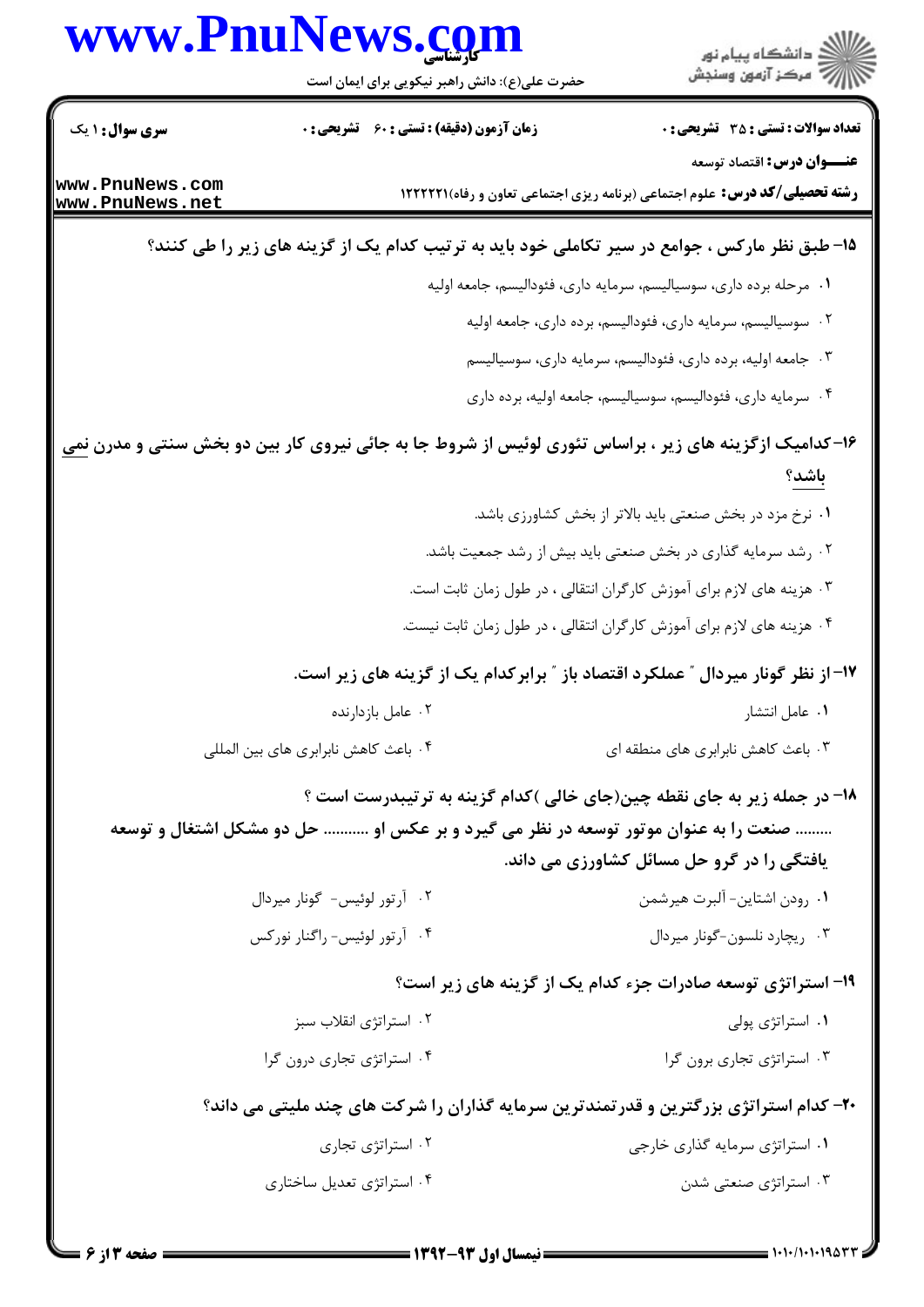|                                    | www.PnuNews.com                                                                                                                       |                                                                                     | ڪ دانشڪاه پيا <sub>م</sub> نور<br>∕ مرڪز آزمون وسنڊش                                                                            |
|------------------------------------|---------------------------------------------------------------------------------------------------------------------------------------|-------------------------------------------------------------------------------------|---------------------------------------------------------------------------------------------------------------------------------|
|                                    | حضرت علی(ع): دانش راهبر نیکویی برای ایمان است                                                                                         |                                                                                     |                                                                                                                                 |
| <b>سری سوال : ۱ یک</b>             | <b>زمان آزمون (دقیقه) : تستی : 60 ٪ تشریحی : 0</b>                                                                                    |                                                                                     | <b>تعداد سوالات : تستي : 35 ٪ تشريحي : 0</b>                                                                                    |
| www.PnuNews.com<br>www.PnuNews.net |                                                                                                                                       |                                                                                     | <b>عنـــوان درس:</b> اقتصاد توسعه<br><b>رشته تحصیلی/کد درس:</b> علوم اجتماعی (برنامه ریزی اجتماعی تعاون و رفاه) <b>۱۲۲۲۲۱</b> ۱ |
|                                    | <b>۲۱</b> - در تقسیم بندی مدل های رشداقتصادی ، آمدل های با پیشرفت فنی آ جزء کدام یک از گزینه های زیر است ؟                            |                                                                                     |                                                                                                                                 |
|                                    | ۲.  حقیقی چند بخشی است.                                                                                                               |                                                                                     | ٠١. پولی یک بخش است.                                                                                                            |
|                                    | ۰۴ پولی چند بخشی است.                                                                                                                 |                                                                                     | ۰۳ حقیقی یک بخشی است.                                                                                                           |
|                                    | در مدل رشد سولو بدون پیشرفت تکنولوژی، تابع تولید $A K^\alpha L^\beta$ است $\alpha$ و $\beta$ به ترتیب چه نامیده می $\cdot$ ۲۲ $\cdot$ |                                                                                     |                                                                                                                                 |
|                                    |                                                                                                                                       |                                                                                     | شود و مقدار آنها چقدر است؟                                                                                                      |
|                                    |                                                                                                                                       | ۰۱ ضریب سرمایه و ضریب نیروی کار و مجموع آنها بزرگتر از یک است.                      |                                                                                                                                 |
|                                    |                                                                                                                                       | ۰۲ ضریب کار و ضریب نیروی سرمایه و مجموع آنها کوچکتر از یک است.                      |                                                                                                                                 |
|                                    |                                                                                                                                       | ۰۳ کشش تولیدی نیروی کار و سرمایه و مجموع آنها برابر یک است.                         |                                                                                                                                 |
|                                    |                                                                                                                                       | ۰۴ کشش تولیدی سرمایه و نیروی کار و مجموع آنها برابر یک است.                         |                                                                                                                                 |
|                                    |                                                                                                                                       |                                                                                     | ۲۳- کدام یک ازگزینه های زیر در خصوص مدل رشد هارود- دومار درست است؟                                                              |
|                                    |                                                                                                                                       |                                                                                     | ۰۱ تولید تابعی از نیروی کار، سرمایه و تکنولوژی است.                                                                             |
|                                    |                                                                                                                                       | ۰۲ این مدل روی لبه تیغ قرار نداشته و نتایج آن بر حسب شانس و تصادف نیست.             |                                                                                                                                 |
|                                    |                                                                                                                                       |                                                                                     | ۰۳ امکان جانشینی عوامل تولید وجود دارد.                                                                                         |
|                                    |                                                                                                                                       | نرخ رشد تولید ملی برابر نرخ رشد نیروی کار و برابر با نسبت $S$ به $V$ است. $\cdot$ * |                                                                                                                                 |
|                                    | ۲۴- در کدام یک از انواع آموزش و پرورش رسمی و آکادمیک ″ هدف فراگیری حداقل آموزش است تا ایجاد تخصص و                                    |                                                                                     |                                                                                                                                 |
|                                    |                                                                                                                                       |                                                                                     | مهارت "؟                                                                                                                        |
| ۰۴ آموزش ضمن خدمت                  | ۰۳ آموزش عالی                                                                                                                         | ۰۲ آموزش متوسطه                                                                     | ۰۱ آموزش ابتدایی                                                                                                                |
|                                    | ۲۵– کدام یک از گزینه های زیر، مدیریت اقتصادی سرمایه انسانی را به عهده داشته و در سطح کلان آموزش کلیه                                  |                                                                                     |                                                                                                                                 |
|                                    | افراد یک جامعه و در سطح خرد آموزش نیروی کار در سازمان ها و بنگاههای اقتصادی را در بر می گیرد؟                                         |                                                                                     |                                                                                                                                 |
|                                    | ۰۲ اقتصاد دانش محور                                                                                                                   |                                                                                     | ۰۱ اقتصاد دانایی                                                                                                                |
|                                    | ۰۴ اقتصاد آموزش و پرورش                                                                                                               |                                                                                     | ۰۳ اقتصاد آموزش محور                                                                                                            |
|                                    | <b>۲۶- کدام یک ازگزینه های زیر جزء زیرساخت ها و عناصر کلیدی «اقتصاد مبتنی بر دانایی» است</b> ؟                                        |                                                                                     |                                                                                                                                 |
|                                    | ۰۲ سرمایه فیزیکی                                                                                                                      |                                                                                     | ۰۱ تحقیق و توسعه                                                                                                                |
|                                    | ۰۴ پیشرفت های فیزیکی                                                                                                                  |                                                                                     | ۰۳ توجه به قوانین مالیاتی                                                                                                       |
|                                    |                                                                                                                                       |                                                                                     |                                                                                                                                 |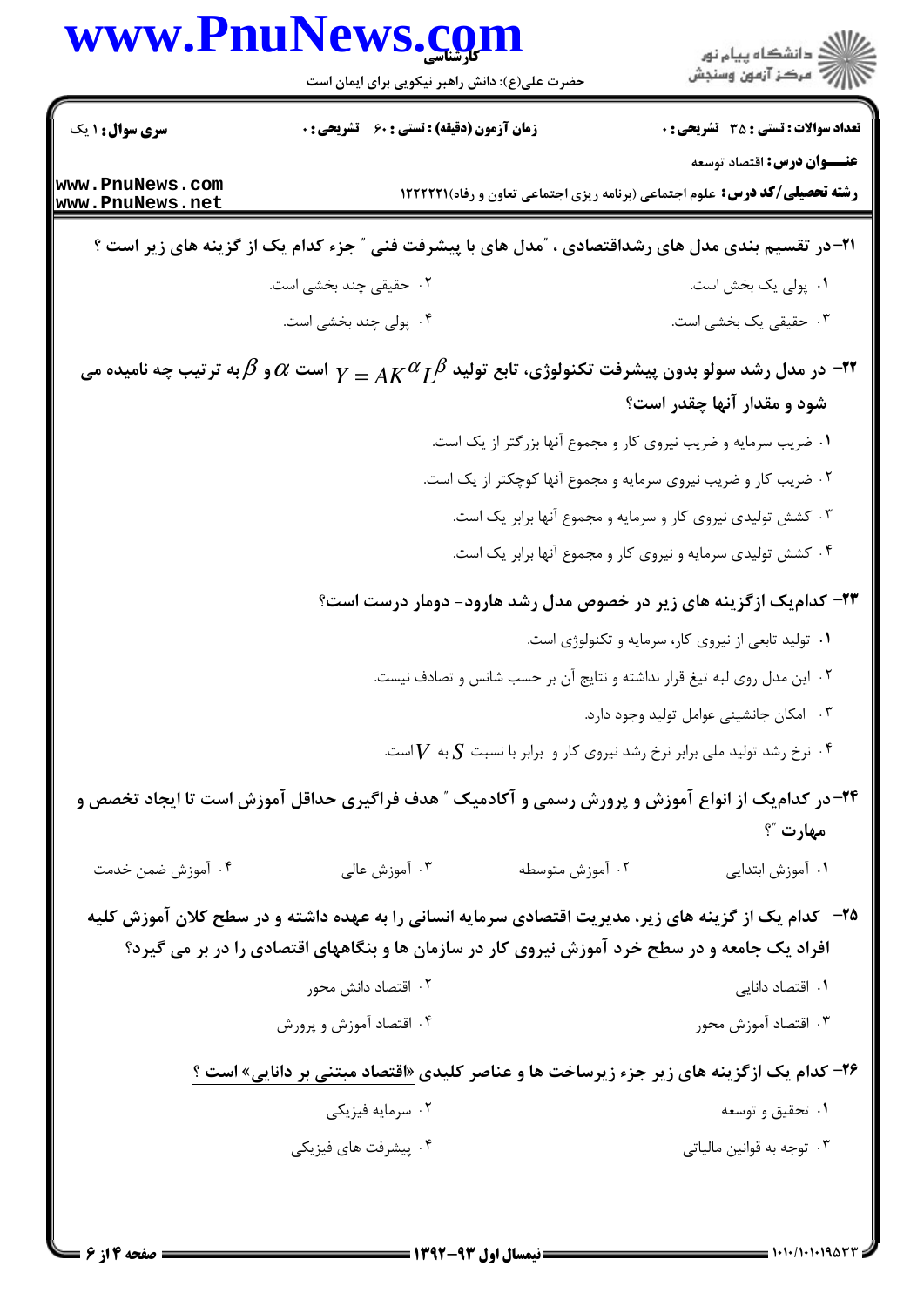|                                    | www.PnuNews.com<br>حضرت علی(ع): دانش راهبر نیکویی برای ایمان است                                                 |                                                                                     | دانشگاه پيام نور<br>مركز آزمون وسنجش       |
|------------------------------------|------------------------------------------------------------------------------------------------------------------|-------------------------------------------------------------------------------------|--------------------------------------------|
| سری سوال: ۱ یک                     | <b>زمان آزمون (دقیقه) : تستی : 60 ٪ تشریحی : 0</b>                                                               |                                                                                     | <b>تعداد سوالات : تستی : 35 تشریحی : 0</b> |
| www.PnuNews.com<br>www.PnuNews.net |                                                                                                                  | <b>رشته تحصیلی/کد درس:</b> علوم اجتماعی (برنامه ریزی اجتماعی تعاون و رفاه)1222211 1 | <b>عنـــوان درس:</b> اقتصاد توسعه          |
|                                    | <b>۲۷</b> – کدام یک از اجزاء اصلی تکنولوژی به معنی ″ سازماندهی و مدیریت محیطی که در آن تکنولوژی به کار می رود ″  |                                                                                     | است ؟                                      |
| ۰۴ سازمان افزار                    | ۰۳ اطلاعات افزار                                                                                                 | ۰۲ انسان افزار                                                                      | ۰۱ ماشین افزار                             |
|                                    |                                                                                                                  | ۲۸– شکل زیر نشان دهنده کدامیک از انواع تکنولوژی است؟                                |                                            |
|                                    |                                                                                                                  |                                                                                     |                                            |
| ۰۴ تکنولوژی خنثی                   | ۰۳ تکنولوژی کاراندوز                                                                                             | ۰۲ تکنولوژی سرمایه بر                                                               | ۰۱ تکنولوژی کاربر                          |
|                                    | ۲۹- در کدامیک از روش های انتقال تکنولوژی مهم ترین دلیل عقد قرارداد توسط عرضه کننده تکنولوژی، استفاده و           |                                                                                     |                                            |
|                                    | بهره برداری از منابع طبیعی و نیروی انسانی ارزان در کشور دریافت کننده تکنولوژی است؟                               |                                                                                     |                                            |
|                                    | ۰۲ قراردادهای بیع متقابل                                                                                         |                                                                                     | ۰۱ قراردادهای اجرای طرح «کلید در دست»      |
|                                    | ۰۴ قرارداد کمک های فنی و خدمات مهندسی                                                                            |                                                                                     | ۰۳ قراردادهای مشارکتی                      |
|                                    | ۳۰-این جمله مربوط به کدام یک ازگزینه های زیر است؟ «نخست باید دقت کرد که مسئله اصلی ما رشد است نه                 |                                                                                     | توزيع»                                     |
| ۰۴ راگنار نورکس                    | ۰۳ رابرت مالتوس                                                                                                  | ۰۲ ویتمن روستو                                                                      | ٠١ آرتور لوئيس                             |
|                                    | ۳۱- کدامیک از گزینه های زیر در مدل خود نشان می دهد که ″ <u>هر چه توزیع در آمد به نفع صاحبان سرمایه تغییر کند</u> |                                                                                     |                                            |
|                                    | <u>میزان بیشتری از درآمد به سرمایه گذاری اختصاص یافته و به تبع آن رشد اقتصادی سریع تر خواهد بود</u> "؟           |                                                                                     |                                            |
| ۰۴ آرتور لوئيس                     |                                                                                                                  | ۰۱ کوزنتس میسی در ابرت لوکاس میسی در ۱۳ سال در ایران کالدور است.<br>در ابرات لوکاس  |                                            |
|                                    |                                                                                                                  | ۳۲- اصولاً برنامه ریزی در قالب کدامیک از رفتارهای انسانی قرار دارد؟                 |                                            |
|                                    | ۰۲ رفتارهایی شخصیتی                                                                                              |                                                                                     | ۰۱ رفتارهای انعکاسی و غریزی                |
|                                    | ۰۴ رفتارهای متکی بر اراده                                                                                        |                                                                                     | ۰۳ رفتارهای تحمیلی                         |
| <b>= صفحه 5 از 6</b>               |                                                                                                                  |                                                                                     |                                            |